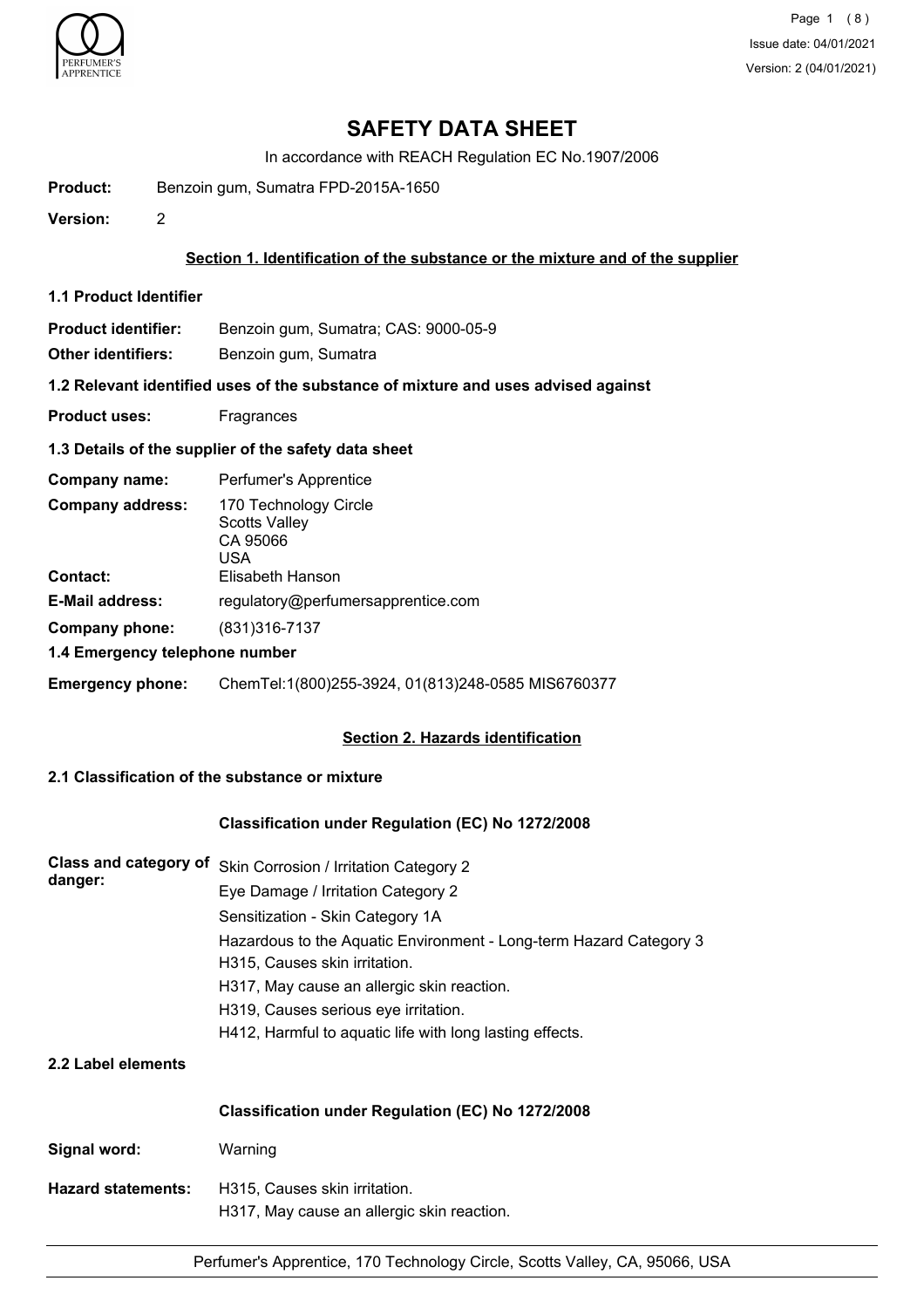

Page 2 (8) Issue date: 04/01/2021 Version: 2 (04/01/2021)

# **SAFETY DATA SHEET**

In accordance with REACH Regulation EC No.1907/2006

| <b>Product:</b>                     | Benzoin gum, Sumatra FPD-2015A-1650                                                                                                                                                                                                                                                                                                                                                                                                                                                                                                                                                                                                                                                                                                                                                                                                                       |
|-------------------------------------|-----------------------------------------------------------------------------------------------------------------------------------------------------------------------------------------------------------------------------------------------------------------------------------------------------------------------------------------------------------------------------------------------------------------------------------------------------------------------------------------------------------------------------------------------------------------------------------------------------------------------------------------------------------------------------------------------------------------------------------------------------------------------------------------------------------------------------------------------------------|
| Version:                            | $\overline{2}$                                                                                                                                                                                                                                                                                                                                                                                                                                                                                                                                                                                                                                                                                                                                                                                                                                            |
|                                     | H319, Causes serious eye irritation.<br>H412, Harmful to aquatic life with long lasting effects.                                                                                                                                                                                                                                                                                                                                                                                                                                                                                                                                                                                                                                                                                                                                                          |
| M factor:                           | None                                                                                                                                                                                                                                                                                                                                                                                                                                                                                                                                                                                                                                                                                                                                                                                                                                                      |
| Supplemental<br>Information:        | None                                                                                                                                                                                                                                                                                                                                                                                                                                                                                                                                                                                                                                                                                                                                                                                                                                                      |
| <b>Precautionary</b><br>statements: | P261, Avoid breathing vapour or dust.<br>P264, Wash hands and other contacted skin thoroughly after handling.<br>P272, Contaminated work clothing should not be allowed out of the workplace.<br>P273, Avoid release to the environment.<br>P280, Wear protective gloves/eye protection/face protection.<br>P302/352, IF ON SKIN: Wash with plenty of soap and water.<br>P305/351/338, IF IN EYES: Rinse cautiously with water for several minutes. Remove contact<br>lenses, if present and easy to do. Continue rinsing.<br>P333/313, If skin irritation or rash occurs: Get medical advice/attention.<br>P337/313, If eye irritation persists: Get medical advice/attention.<br>P362, Take off contaminated clothing and wash before reuse.<br>P501, Dispose of contents/container to approved disposal site, in accordance with local<br>regulations. |
| Pictograms:                         |                                                                                                                                                                                                                                                                                                                                                                                                                                                                                                                                                                                                                                                                                                                                                                                                                                                           |
| 2.3 Other hazards                   |                                                                                                                                                                                                                                                                                                                                                                                                                                                                                                                                                                                                                                                                                                                                                                                                                                                           |
| <b>Other hazards:</b>               | None                                                                                                                                                                                                                                                                                                                                                                                                                                                                                                                                                                                                                                                                                                                                                                                                                                                      |
|                                     | Section 3. Composition / information on ingredients                                                                                                                                                                                                                                                                                                                                                                                                                                                                                                                                                                                                                                                                                                                                                                                                       |
| <b>3.1 Substances</b>               |                                                                                                                                                                                                                                                                                                                                                                                                                                                                                                                                                                                                                                                                                                                                                                                                                                                           |
| <b>Product identifier:</b>          | Benzoin gum, Sumatra; CAS: 9000-05-9                                                                                                                                                                                                                                                                                                                                                                                                                                                                                                                                                                                                                                                                                                                                                                                                                      |

### **Contains:**

| <b>Name</b>         | CAS      | <b>EC</b> | <b>REACH Registration</b><br>No. | $\frac{9}{6}$ | <b>Classification for</b><br>(CLP) 1272/2008                |
|---------------------|----------|-----------|----------------------------------|---------------|-------------------------------------------------------------|
| <b>Benzoic</b> acid | 65-85-0  | 200-618-2 |                                  | 15.00%        | Skin Irrit. 2-Eye Dam.<br>11-STOT RE 1:H315-<br>H318-H372,- |
| <b>Nanillin</b>     | 121-33-5 | 204-465-2 |                                  | 1.40%         | Eye Irrit. 2; H319,-                                        |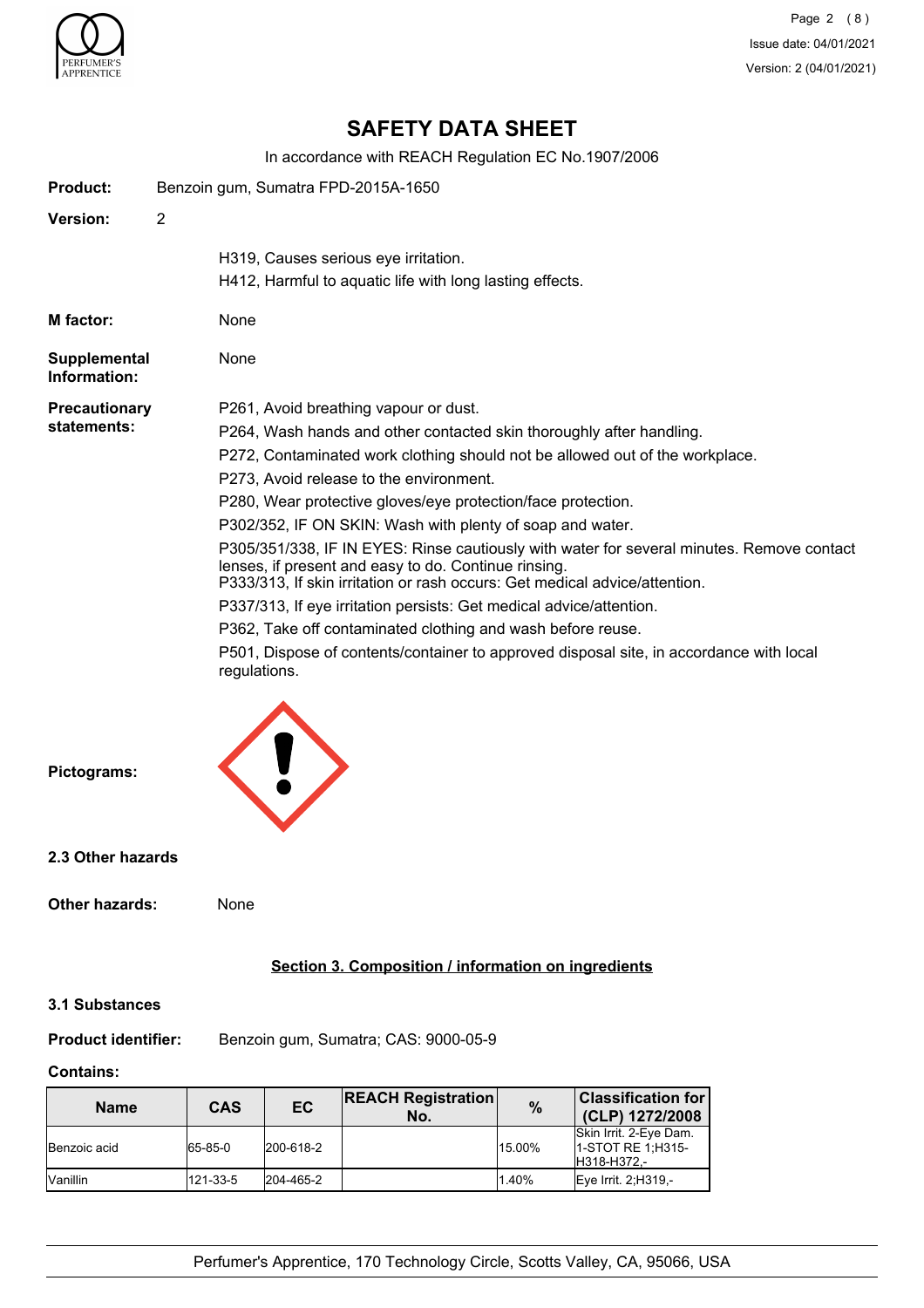

Page 3 (8) Issue date: 04/01/2021 Version: 2 (04/01/2021)

# **SAFETY DATA SHEET**

In accordance with REACH Regulation EC No.1907/2006

**Product:** Benzoin gum, Sumatra FPD-2015A-1650

#### **Version:** 2

| Benzyl benzoate                    | 120-51-4  | $ 204 - 402 - 9 $ | 0.60% | Acute Tox. 4-Aquatic<br>Acute 1-Aquatic<br>IChronic 2:H302-H400-<br>IH411.- |
|------------------------------------|-----------|-------------------|-------|-----------------------------------------------------------------------------|
| Nerolidol (isomer<br>lunspecified) | 7212-44-4 | 230-597-5         | 0.50% | Eye Irrit. 2-Aquatic<br>Acute 1-Aquatic<br>Chronic 1.H319-H410 -            |

## **Section 4. First-aid measures**

#### **4.1 Description of first aid measures**

| Inhalation:           | Remove from exposure site to fresh air, keep at rest, and obtain medical attention.                                                 |
|-----------------------|-------------------------------------------------------------------------------------------------------------------------------------|
| Eye exposure:         | IF IN EYES: Rinse cautiously with water for several minutes. Remove contact lenses, if present<br>and easy to do. Continue rinsing. |
| <b>Skin exposure:</b> | IF ON SKIN: Wash with plenty of soap and water.                                                                                     |
| Ingestion:            | Rinse mouth with water and obtain medical attention.                                                                                |

## **4.2 Most important symptoms and effects, both acute and delayed**

Causes skin irritation.

May cause an allergic skin reaction.

Causes serious eye irritation.

## **4.3 Indication of any immediate medical attention and special treatment needed**

None expected, see Section 4.1 for further information.

## **SECTION 5: Firefighting measures**

## **5.1 Extinguishing media**

Suitable media: Carbon dioxide, Dry chemical, Foam.

## **5.2 Special hazards arising from the substance or mixture**

In case of fire, may be liberated: Carbon monoxide, Unidentified organic compounds.

#### **5.3 Advice for fire fighters:**

In case of insufficient ventilation, wear suitable respiratory equipment.

## **Section 6. Accidental release measures**

#### **6.1 Personal precautions, protective equipment and emergency procedures:**

Avoid inhalation. Avoid contact with skin and eyes. See protective measures under Section 7 and 8.

#### **6.2 Environmental precautions:**

Keep away from drains, surface and ground water, and soil.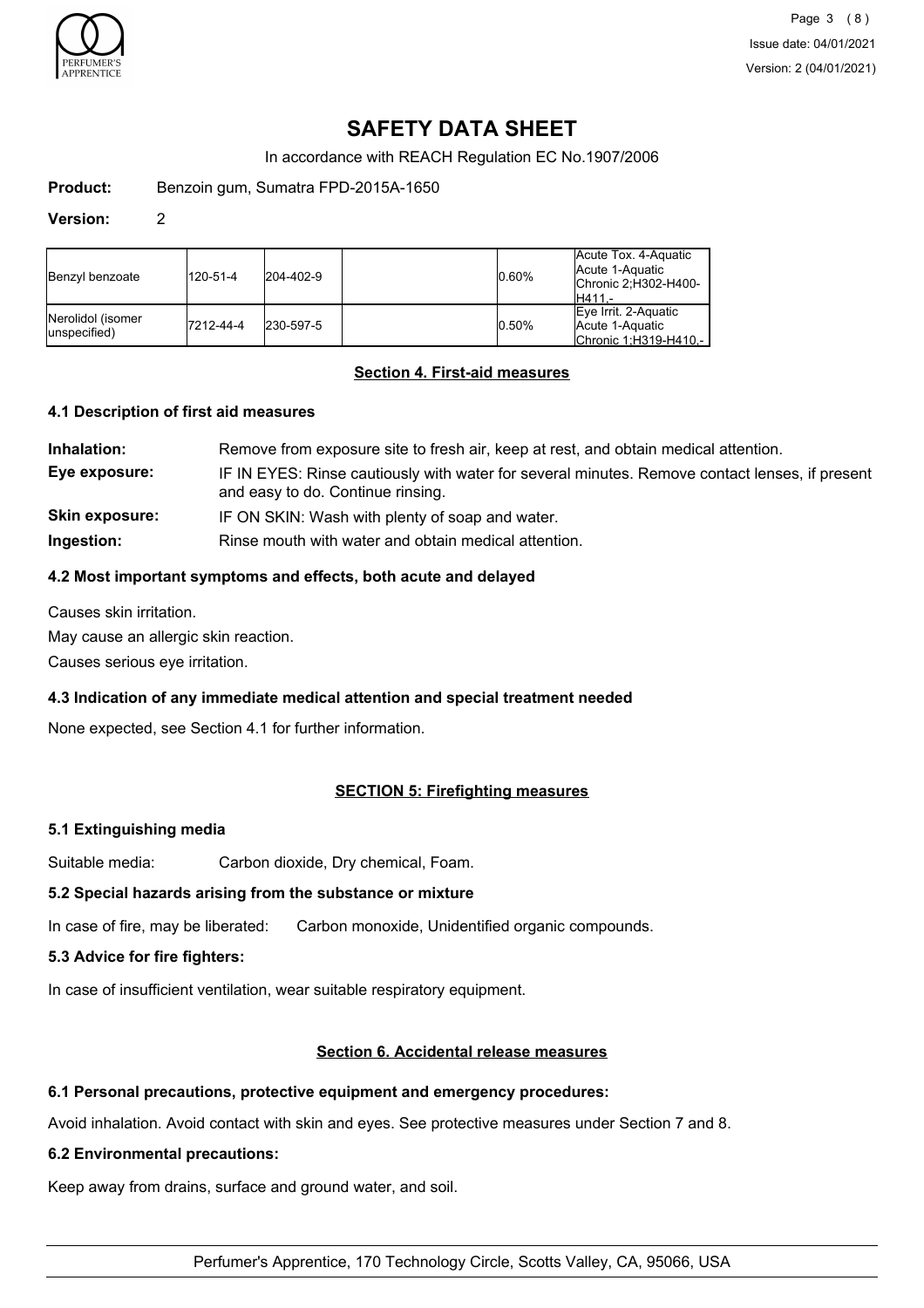

Page 4 (8) Issue date: 04/01/2021 Version: 2 (04/01/2021)

# **SAFETY DATA SHEET**

In accordance with REACH Regulation EC No.1907/2006

**Product:** Benzoin gum, Sumatra FPD-2015A-1650

**Version:** 2

## **6.3 Methods and material for containment and cleaning up:**

Remove ignition sources. Provide adequate ventilation. Avoid excessive inhalation of vapours. Contain spillage immediately by use of sand or inert powder. Dispose of according to local regulations.

### **6.4 Reference to other sections:**

Also refer to sections 8 and 13.

#### **Section 7. Handling and storage**

#### **7.1 Precautions for safe handling:**

Keep away from heat, sparks, open flames and hot surfaces. - No smoking. Use personal protective equipment as required. Use in accordance with good manufacturing and industrial hygiene practices. Use in areas with adequate ventilation Do not eat, drink or smoke when using this product.

#### **7.2 Conditions for safe storage, including any incompatibilities:**

Store in a well-ventilated place. Keep container tightly closed. Keep cool. Ground/bond container and receiving equipment. Use explosion-proof electrical, ventilating and lighting equipment. Use only non-sparking tools. Take precautionary measures against static discharge.

#### **7.3 Specific end use(s):**

Fragrances: Use in accordance with good manufacturing and industrial hygiene practices.

## **Section 8. Exposure controls/personal protection**

#### **8.1 Control parameters**

Workplace exposure limits: Not Applicable

## **8.2 Exposure Controls**

## **Eye / Skin Protection**

Wear protective gloves/eye protection/face protection

#### **Respiratory Protection**

Under normal conditions of use and where adequate ventilation is available to prevent build up of excessive vapour, this material should not require special engineering controls. However, in conditions of high or prolonged use, or high temperature or other conditions which increase exposure, the following engineering controls can be used to minimise exposure to personnel: a) Increase ventilation of the area with local exhaust ventilation. b) Personnel can use an approved, appropriately fitted respirator with organic vapour cartridge or canisters and particulate filters. c) Use closed systems for transferring and processing this material.

Also refer to Sections 2 and 7.

## **Section 9. Physical and chemical properties**

## **9.1 Information on basic physical and chemical properties**

Appearance: Not determined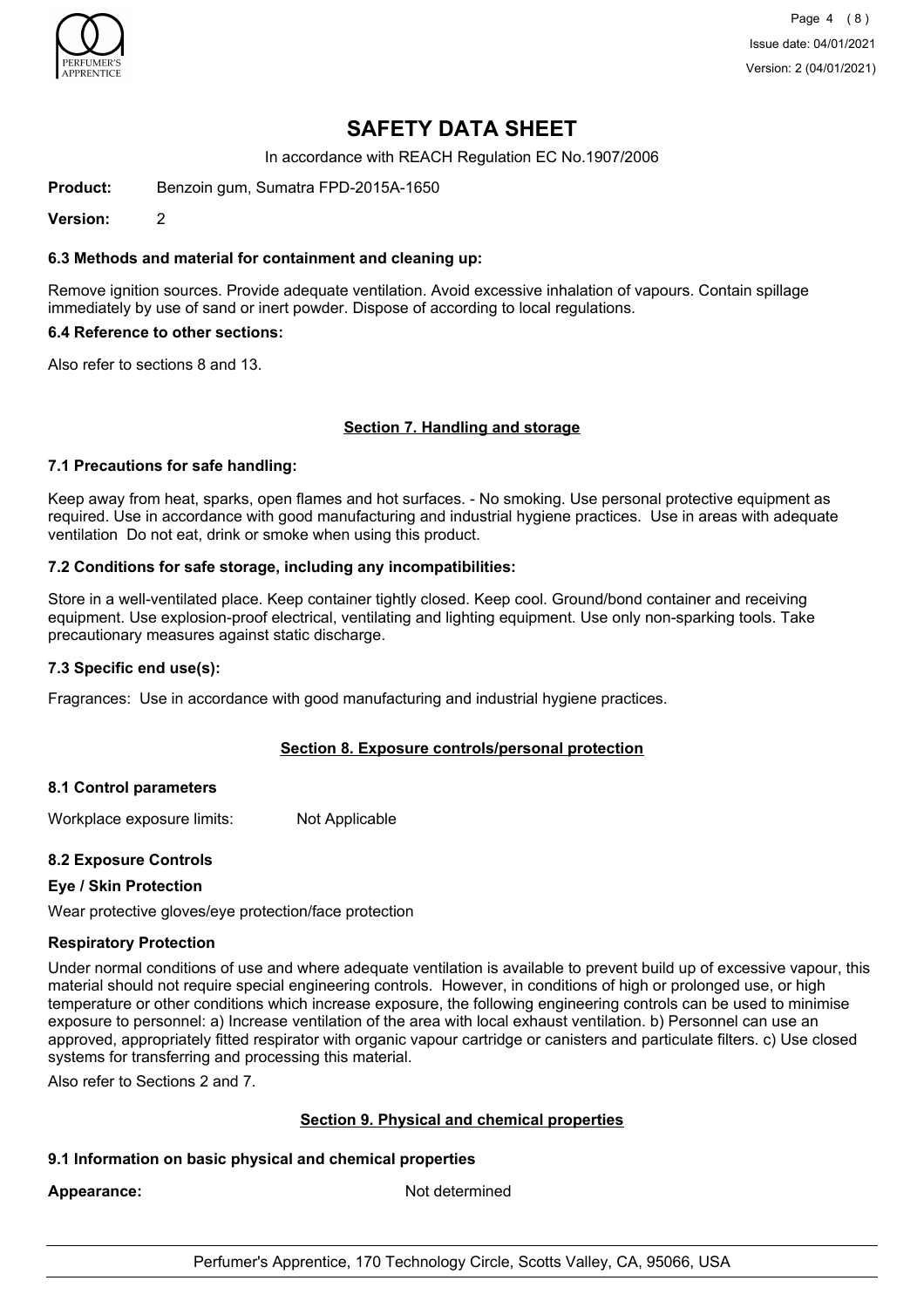

Page 5 (8) Issue date: 04/01/2021 Version: 2 (04/01/2021)

# **SAFETY DATA SHEET**

In accordance with REACH Regulation EC No.1907/2006

| <b>Product:</b>                | Benzoin gum, Sumatra FPD-2015A-1650           |                                              |
|--------------------------------|-----------------------------------------------|----------------------------------------------|
| <b>Version:</b>                | $\overline{2}$                                |                                              |
| Odour:                         |                                               | Not determined                               |
| <b>Odour threshold:</b>        |                                               | Not determined                               |
| pH:                            |                                               | Not determined                               |
|                                | Melting point / freezing point:               | Not determined                               |
| Initial boiling point / range: |                                               | Not determined                               |
| <b>Flash point:</b>            |                                               | $>93$ °C                                     |
| <b>Evaporation rate:</b>       |                                               | Not determined                               |
| Flammability (solid, gas):     |                                               | Not determined                               |
|                                | Upper/lower flammability or explosive limits: | Product does not present an explosion hazard |
| Vapour pressure:               |                                               | Not determined                               |
| Vapour density:                |                                               | Not determined                               |
| <b>Relative density:</b>       |                                               | Not determined                               |
| Solubility(ies):               |                                               | Not determined                               |
|                                | Partition coefficient: n-octanol/water:       | Not determined                               |
| Auto-ignition temperature:     |                                               | Not determined                               |
|                                | <b>Decomposition temperature:</b>             | Not determined                               |
| <b>Viscosity:</b>              |                                               | Not determined                               |
| <b>Explosive properties:</b>   |                                               | Not expected                                 |
| <b>Oxidising properties:</b>   |                                               | Not expected                                 |
|                                |                                               |                                              |

## **9.2 Other information:** None available

## **Section 10. Stability and reactivity**

## **10.1 Reactivity:**

Presents no significant reactivity hazard, by itself or in contact with water.

#### **10.2 Chemical stability:**

Good stability under normal storage conditions.

## **10.3 Possibility of hazardous reactions:**

Not expected under normal conditions of use.

#### **10.4 Conditions to avoid:**

Avoid extreme heat.

#### **10.5 Incompatible materials:**

Avoid contact with strong acids, alkalis or oxidising agents.

## **10.6 Hazardous decomposition products:**

Not expected.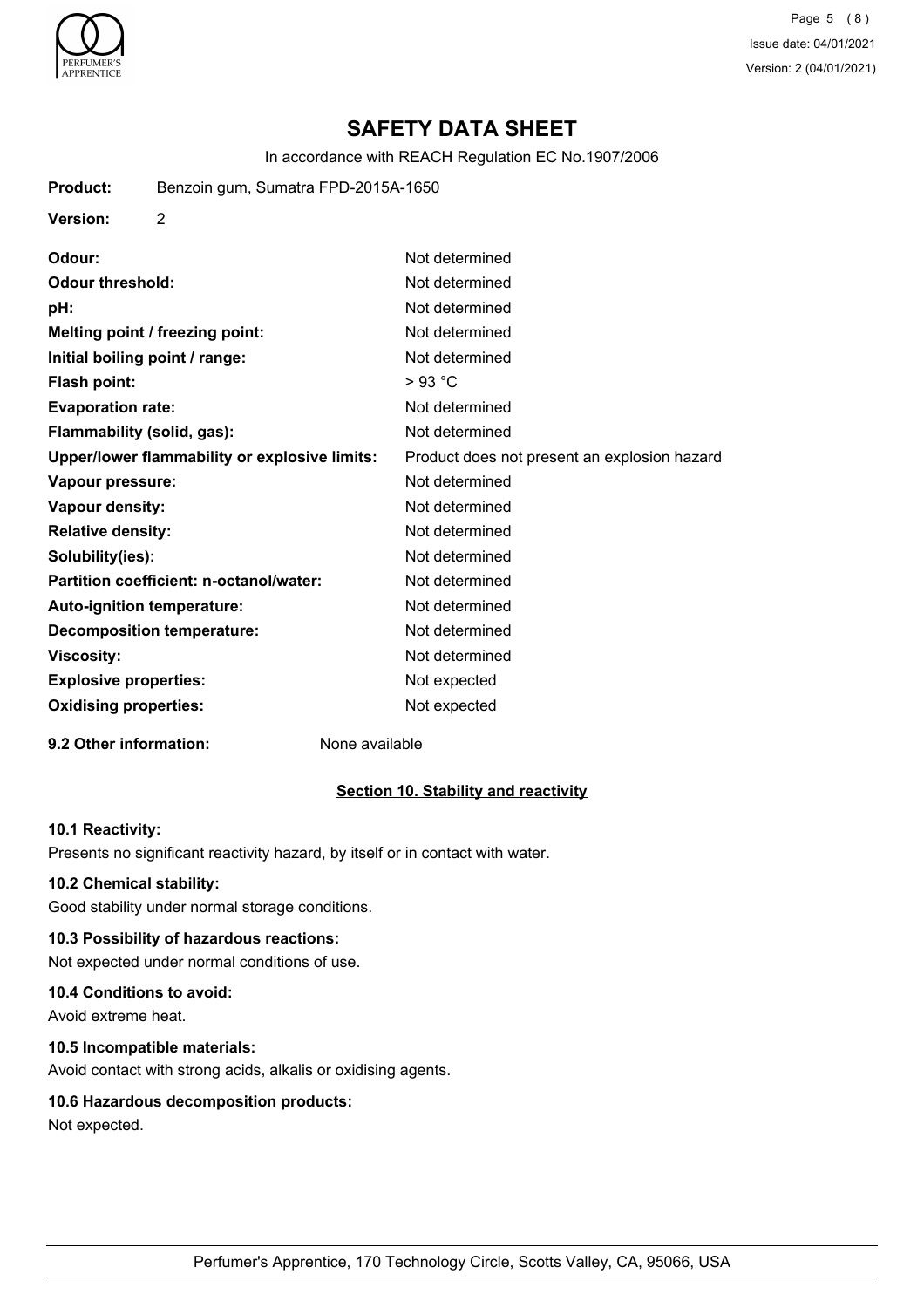

# **SAFETY DATA SHEET**

In accordance with REACH Regulation EC No.1907/2006

**Product:** Benzoin gum, Sumatra FPD-2015A-1650

**Version:** 2

## **Section 11. Toxicological information**

### **11.1 Information on toxicological effects**

| <b>Acute Toxicity:</b>                    | Based on available data the classification criteria are not met. |
|-------------------------------------------|------------------------------------------------------------------|
| <b>Acute Toxicity Oral</b>                | >5000                                                            |
| <b>Acute Toxicity Dermal</b>              | Not Applicable                                                   |
| <b>Acute Toxicity Inhalation</b>          | Not Available                                                    |
| <b>Skin corrosion/irritation:</b>         | Skin Corrosion / Irritation Category 2                           |
| Serious eye damage/irritation:            | Eye Damage / Irritation Category 2                               |
| <b>Respiratory or skin sensitisation:</b> | Sensitization - Skin Category 1A                                 |
| Germ cell mutagenicity:                   | Based on available data the classification criteria are not met. |
| <b>Carcinogenicity:</b>                   | Based on available data the classification criteria are not met. |
| <b>Reproductive toxicity:</b>             | Based on available data the classification criteria are not met. |
| <b>STOT-single exposure:</b>              | Based on available data the classification criteria are not met. |
| <b>STOT-repeated exposure:</b>            | Based on available data the classification criteria are not met. |
| <b>Aspiration hazard:</b>                 | Based on available data the classification criteria are not met. |

**Information about hazardous ingredients in the mixture**

Not Applicable

Refer to Sections 2 and 3 for additional information.

## **Section 12. Ecological information**

### **12.1 Toxicity:**

| This substance does not meet the PBT/vPvB criteria of REACH, annex XIII. |               |
|--------------------------------------------------------------------------|---------------|
| 12.5 Results of PBT and vPvB assessment:                                 |               |
| 12.4 Mobility in soil:                                                   | Not available |
| 12.3 Bioaccumulative potential:                                          | Not available |
| 12.2 Persistence and degradability:                                      | Not available |
| Harmful to aquatic life with long lasting effects.                       |               |

#### **Section 13. Disposal considerations**

#### **13.1 Waste treatment methods:**

Dispose of in accordance with local regulations. Avoid disposing into drainage systems and into the environment. Empty containers should be taken to an approved waste handling site for recycling or disposal.

## **Section 14. Transport information**

**14.1 UN number:** Not classified **14.2 UN Proper Shipping Name:** -

Perfumer's Apprentice, 170 Technology Circle, Scotts Valley, CA, 95066, USA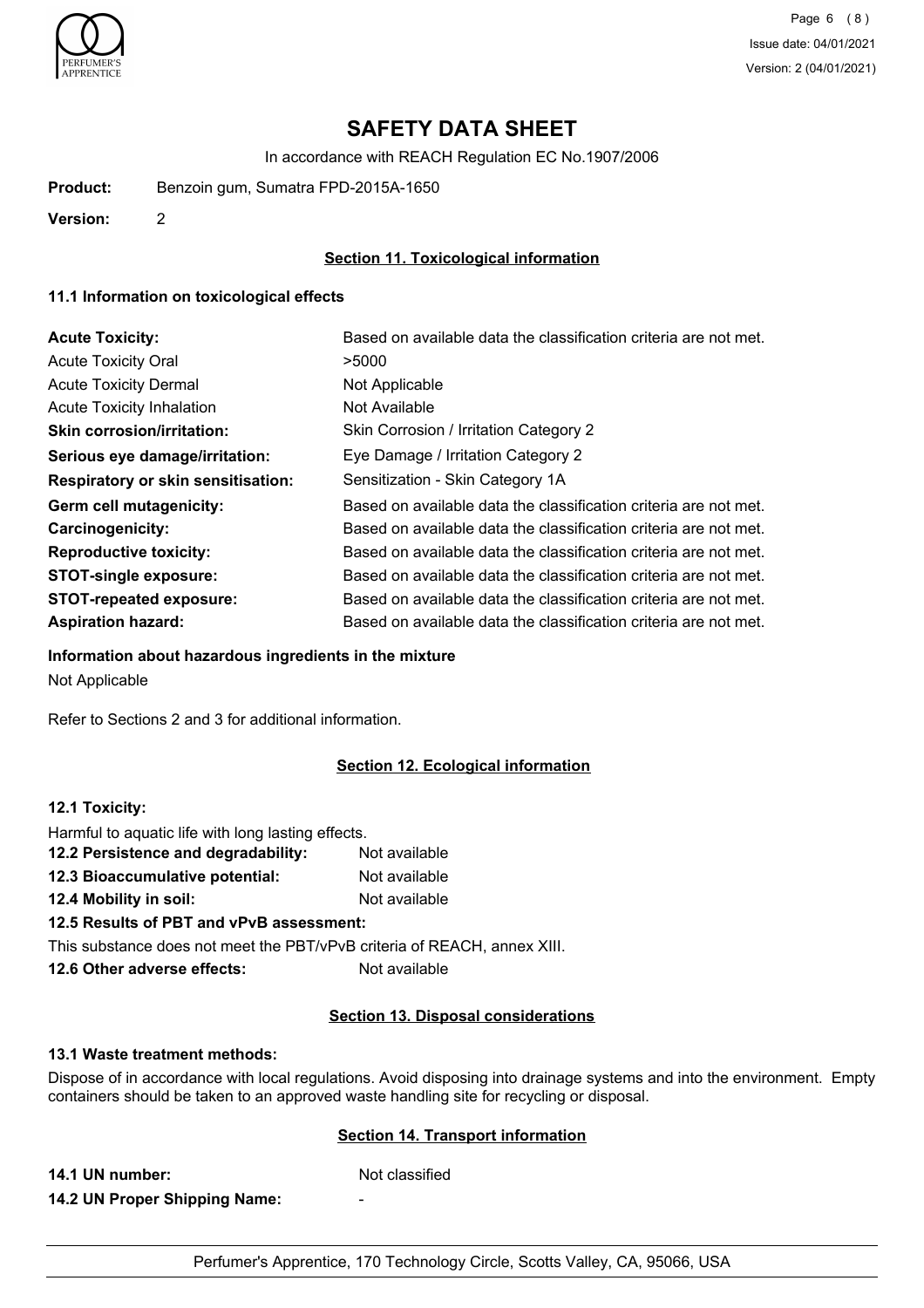

Page 7 (8) Issue date: 04/01/2021 Version: 2 (04/01/2021)

# **SAFETY DATA SHEET**

In accordance with REACH Regulation EC No.1907/2006

| <b>Product:</b>                                                         | Benzoin gum, Sumatra FPD-2015A-1650 |                                                                                                     |  |
|-------------------------------------------------------------------------|-------------------------------------|-----------------------------------------------------------------------------------------------------|--|
| <b>Version:</b>                                                         | 2                                   |                                                                                                     |  |
|                                                                         | 14.3 Transport hazard class(es):    | Not classified                                                                                      |  |
|                                                                         | <b>Sub Risk:</b>                    | Not classified                                                                                      |  |
| 14.4. Packing Group:                                                    |                                     | Not classified                                                                                      |  |
|                                                                         | <b>14.5 Environmental hazards:</b>  | Not environmentally hazardous for transport                                                         |  |
|                                                                         | 14.6 Special precautions for user:  | None additional                                                                                     |  |
|                                                                         |                                     | 14.7 Transport in bulk according to Annex II of MARPOL73/78 and the IBC Code:                       |  |
| Not classified                                                          |                                     |                                                                                                     |  |
| <b>Section 15. Regulatory information</b>                               |                                     |                                                                                                     |  |
|                                                                         |                                     | 15.1 Safety, health and environmental regulations/legislation specific for the substance or mixture |  |
| <b>RIFM ID Number:</b>                                                  |                                     | 104-K2.17                                                                                           |  |
| <b>15.2 Chemical Safety Assessment</b>                                  |                                     |                                                                                                     |  |
| A Chemical Safety Assessment has not been carried out for this product. |                                     |                                                                                                     |  |
|                                                                         |                                     | <b>Section 16. Other information</b>                                                                |  |
| <b>Concentration % Limits:</b>                                          |                                     | EH C3=50.00% SCI 2=66.67% EDI 1=20.00% EDI 2=6.61% STO-RE<br>1=66.67% STO-RE 2=6.67%                |  |

**Total Fractional Values:** EH C3=2.00 SCI 2=1.50 EDI 1=5.00 EDI 2=15.14 STO-RE 1=1.50 STO-RE 2=15.00

**Key to revisions:**

Classification under Regulation (EC) No 1272/2008 SECTION 3: Composition/information on ingredients

## **Key to abbreviations:**

| <b>Abbreviation</b> | <b>Meaning</b>                                                                            |
|---------------------|-------------------------------------------------------------------------------------------|
| Acute Tox, 4        | Acute Toxicity - Oral Category 4                                                          |
| Aquatic Acute 1     | Hazardous to the Aquatic Environment - Acute Hazard Category 1                            |
| Aquatic Chronic 1   | Hazardous to the Aquatic Environment - Long-term Hazard Category 1                        |
| Aquatic Chronic 2   | Hazardous to the Aquatic Environment - Long-term Hazard Category 2                        |
| Eye Dam. 1          | Eye Damage / Irritation Category 1                                                        |
| Eye Irrit. 2        | Eye Damage / Irritation Category 2                                                        |
| H302                | Harmful if swallowed.                                                                     |
| H315                | Causes skin irritation.                                                                   |
| H318                | Causes serious eye damage.                                                                |
| H319                | Causes serious eye irritation.                                                            |
| H372                | Causes damage to organs (organs) through prolonged or repeated exposure (exposure route). |
| H400                | Very toxic to aquatic life.                                                               |
| H410                | Very toxic to aquatic life with long lasting effects.                                     |
| H411                | Toxic to aquatic life with long lasting effects.                                          |
| P260                | Do not breathe vapour or dust.                                                            |